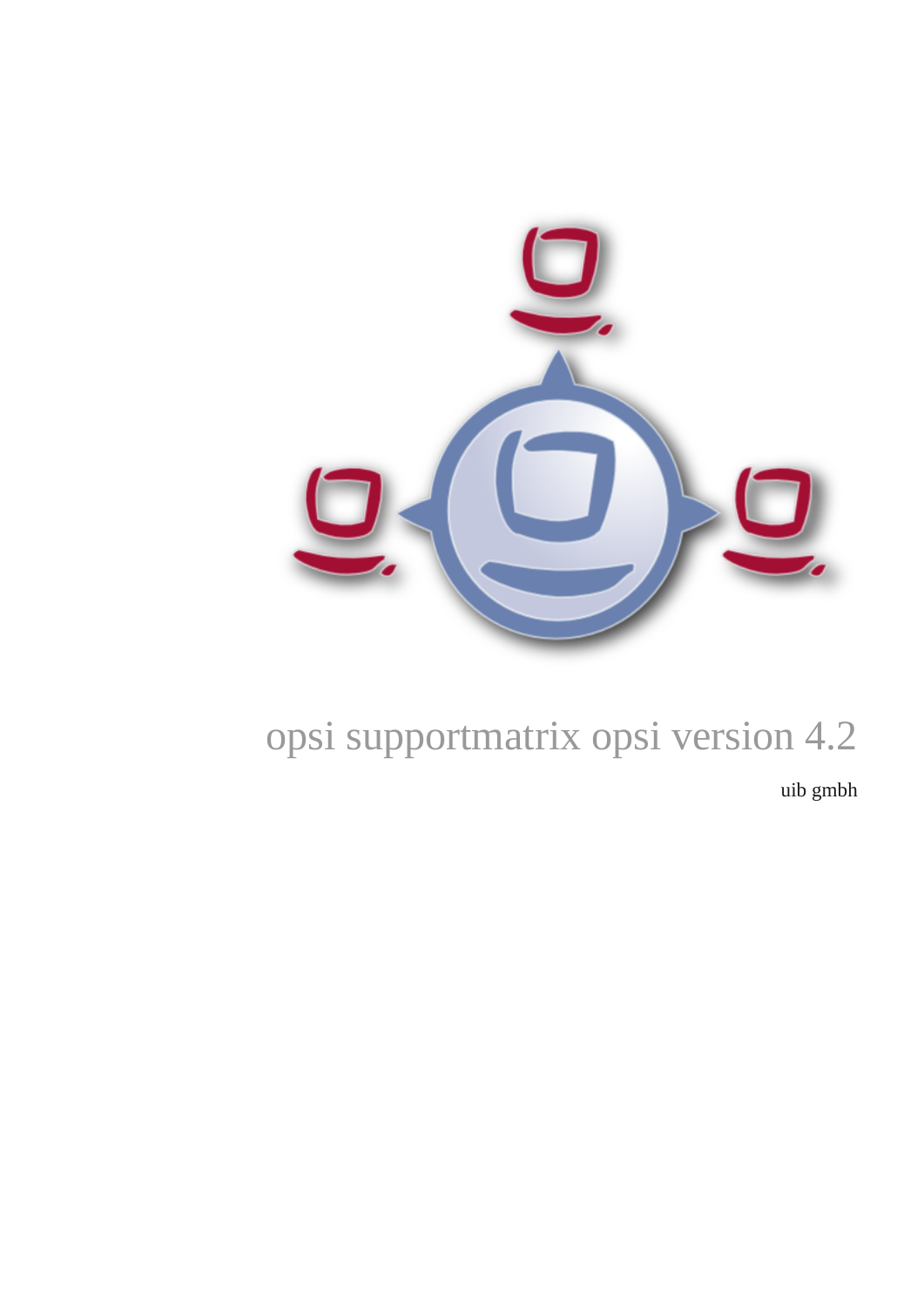# **opsi Support Matrix**

Im folgenden finden Sie Übersichten auf welchen Plattformen opsi als Server bzw. als Client läuft.

## **Unterstützte Distributionen für Server**

| Distribution                     | Opsi 4.2                  |
|----------------------------------|---------------------------|
| Debian 11 Bullseye               | $\checkmark$              |
| Debian 10 Buster                 | $\checkmark$              |
| Debian 9 Stretch                 | $\checkmark$              |
| Ubuntu 22.04 LTS Jammy Jellyfish | ✔                         |
| Ubuntu 20.04 LTS Focal Fossa     | ✔                         |
| Ubuntu 18.04 LTS Bionic Beaver   | ✔                         |
| Ubuntu 16.04 LTS Xenial Xerus    | $\pmb{\times}$            |
| RHEL <sub>8</sub>                | $\checkmark$              |
| RHEL 7                           | $\boldsymbol{\mathsf{x}}$ |
| CentOS 8                         | $\blacktriangle$          |
| CentOS <sub>7</sub>              | $\pmb{\times}$            |
| Alma Linux 8                     | $\checkmark$              |
| Rocky Linux 8                    | $\checkmark$              |
| <b>SLES 15 SP1</b>               | ✔                         |
| <b>SLES 15 SP2</b>               | $\checkmark$              |
| <b>SLES 15 SP3</b>               | $\checkmark$              |
| SLES 12SP*                       | $\pmb{\times}$            |
| <b>SLES 12</b>                   | $\pmb{\times}$            |
| openSuse Leap 15-3               | $\checkmark$              |
| openSuse Leap 15-2               | $\triangle$               |
| openSuse Leap 15-1               | $\triangle$               |
| openSuse Leap 15                 | A                         |
| <b>UCS 4.4</b>                   | ✔                         |
| <b>UCS 5.0</b>                   | $\checkmark$              |

 $\blacktriangleright$ : Supported  $\blacktriangleright$ : Unsupported  $\mathcal{R}_\blacksquare$ : Under development  $\blacktriangle$ : Discontinued

### **Unterstützt als opsi-client: Windows**

| Windows Version | Opsi 4.2 | Opsi 4.1 |
|-----------------|----------|----------|
| Windows 11      |          |          |
| Windows 2022    |          |          |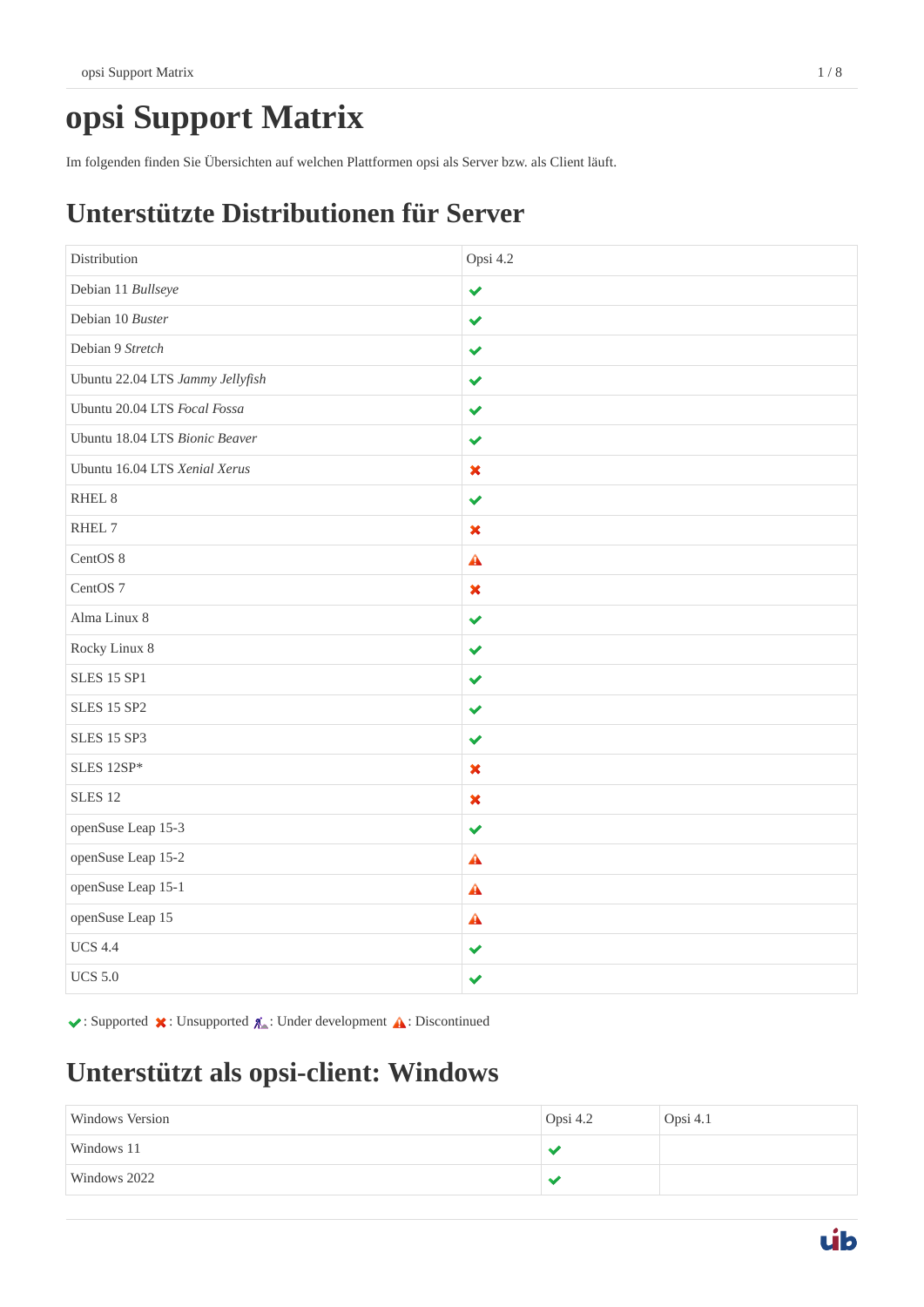opsi Support Matrix 2 / 8

| Windows 10      | $\blacktriangledown$ | $\checkmark$         |
|-----------------|----------------------|----------------------|
| Windows 2019    | $\blacktriangledown$ | $\blacktriangledown$ |
| Windows 2016    | $\checkmark$         | $\checkmark$         |
| Windows 2012 R2 | $\checkmark$         | $\blacktriangledown$ |
| Windows 8.1     | $\blacktriangledown$ | $\checkmark$         |
| Windows 2012    | $\checkmark$         | $\checkmark$         |
| Windows 8       | $\blacktriangle$     | A                    |
| Windows 2008 R2 | $\checkmark$         | $\blacktriangledown$ |
| Windows 7       | $\blacktriangledown$ | $\blacktriangledown$ |
| Windows 2008    | $\blacktriangle$     | A                    |
| Windows Vista   | $\blacktriangle$     | $\blacktriangle$     |
| Windows 2003    | $\blacktriangle$     | $\blacktriangle$     |
| Windows XP      | $\blacktriangle$     | $\blacktriangle$     |
| Windows 2000    | A                    | A                    |

 $\blacktriangleright$ : Supported  $\blacktriangleright$ : Unsupported  $\mathcal{R}_\blacktriangle$ : Under development  $\blacktriangle$ : Discontinued

### **Unterstützt als opsi-client: Linux**

*Table 1. Supported Linux OS as Client in opsi 4.2 and 4.1 / Unterstützte Linux-OS als Client in opsi 4.2 und 4.1*

| Distribution            | OS-<br>Installation | netboot products    | client-agent         | opsiclientd          |
|-------------------------|---------------------|---------------------|----------------------|----------------------|
| Debian 11 Bullseye      | $\checkmark$        | debian, debian11    | $\checkmark$         | $\checkmark$         |
| Debian 10 Buster        | $\checkmark$        | debian, debian10    | $\checkmark$         | $\checkmark$         |
| Debian 9 Stretch        | $\checkmark$        | debian, debian9     | $\blacktriangledown$ | $\checkmark$         |
| Debian 8 Jessie         | A                   | debian, debian8     | A                    | A                    |
| Ubuntu Bionic 20.04 LTS | $\checkmark$        | ubuntu, ubuntu20-04 | $\checkmark$         | $\checkmark$         |
| Ubuntu Bionic 18.04 LTS | $\checkmark$        | ubuntu, ubuntu18-04 | $\blacktriangledown$ | $\blacktriangledown$ |
| Ubuntu Xenial 16.04 LTS | A                   | ubuntu, ubuntu16-04 | A                    | A                    |
| Ubuntu Trusty 14.04 LTS | A                   | ubuntu, ubunt14-04  | A                    | A                    |
| Linux Mint 20-3         | $\checkmark$        | $mint20-3$          | $\checkmark$         | $\checkmark$         |
| Linux Mint 20-2         | $\checkmark$        | $mint20-2$          | $\checkmark$         | $\checkmark$         |
| Linux mint 20-1         | $\checkmark$        | $min20-1$           | $\checkmark$         | $\checkmark$         |
| RHEL <sub>8</sub>       | $\checkmark$        | rhel8               | $\checkmark$         | $\checkmark$         |
| RHEL <sub>7</sub>       | $\checkmark$        | rhel70              | $\checkmark$         | $\checkmark$         |
| RHEL 6                  | A                   |                     |                      |                      |
| Alma Linux 8            | $\checkmark$        | alma <sub>8</sub>   | $\checkmark$         | $\checkmark$         |
| Rocky Linux 8           | $\checkmark$        | rocky8              | $\checkmark$         | $\checkmark$         |
| CentOS 8                | A                   | centos8             | A                    | A                    |

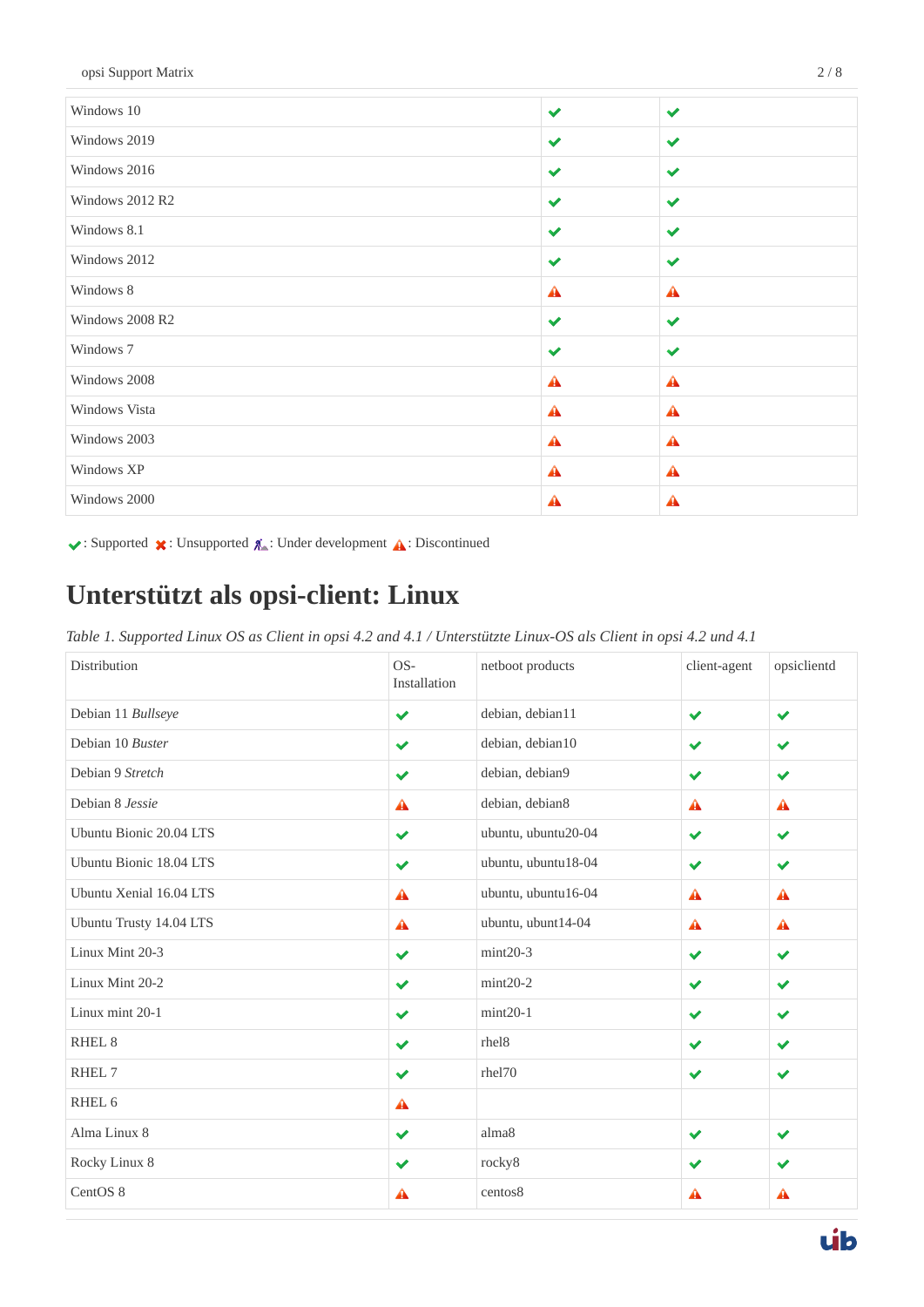| CentOS <sub>7</sub> | $\checkmark$         | centos70      | $\blacktriangledown$ | $\checkmark$         |
|---------------------|----------------------|---------------|----------------------|----------------------|
| CentOS <sub>6</sub> | A                    |               |                      |                      |
| <b>SLES 15 SP3</b>  | $\blacktriangledown$ | sles15sp3     | $\checkmark$         | $\checkmark$         |
| <b>SLES 15 SP2</b>  | $\blacktriangledown$ | sles15sp2     | ✔                    | $\checkmark$         |
| <b>SLES 15 SP1</b>  | $\blacktriangledown$ | sles15sp1     | $\checkmark$         | $\checkmark$         |
| <b>SLES 12 SP5</b>  | $\checkmark$         | sles12sp5     | $\checkmark$         | $\checkmark$         |
| <b>SLES 12 SP4</b>  | $\checkmark$         | sles12sp4     | $\blacktriangledown$ | $\checkmark$         |
| <b>SLES 12 SP3</b>  | $\blacktriangledown$ | sles12sp3     | $\checkmark$         | $\blacktriangledown$ |
| <b>SLES 12 SP2</b>  | A                    | sles12sp2     | A                    | A                    |
| <b>SLES 12 SP1</b>  | $\blacktriangle$     | sles12sp1     | A                    | A                    |
| <b>SLES 12</b>      | $\blacktriangle$     | sles12        | A                    | A                    |
| openSuse Leap 15.3  | $\checkmark$         | opensuse115-3 | $\checkmark$         | $\blacktriangledown$ |
| openSuse Leap 15.2  | $\checkmark$         | opensuse115-2 | $\checkmark$         | $\checkmark$         |
| openSuse Leap 15.1  | A                    | opensuse115-1 | $\checkmark$         | $\checkmark$         |
| openSuse Leap 15.0  | $\triangle$          | opensusel15   | A                    | A                    |
| openSuse Leap 42.3  | $\blacktriangle$     | opensusel42-2 | $\blacktriangle$     | A                    |
| openSuse Leap 42.2  | $\blacktriangle$     | opensusel42-2 | $\blacktriangle$     | A                    |
| openSuse Leap 42.1  | $\mathbf{A}$         | opensusel42-1 | A                    | A                    |
| <b>UCS 5.0</b>      | $\checkmark$         | ucs50         | ✔                    | $\blacktriangledown$ |
| <b>UCS 4.4</b>      | $\blacktriangledown$ | ucs44         | ✔                    | $\checkmark$         |
| <b>UCS 4.3</b>      | A                    | ucs43         | ✔                    | ✔                    |

 $\blacktriangleright$ : Supported  $\blacktriangleright$ : Unsupported  $\mathcal{R}_\blacktriangleright$ : Under Development  $\blacktriangle$ : Discontinued

*Table 2. Linux netboot products and the used installer type in opsi 4.2 and 4.1 / Linux Netboot-Produkte nach Installer-Typ in opsi 4.2 und 4.1*

| Netbootproduct | Installer    | <b>State</b>         | Remark             |
|----------------|--------------|----------------------|--------------------|
| debian         | opsi         | $\blacktriangledown$ | stretch - bullseye |
| debian11       | distribution | $\checkmark$         |                    |
| debian10       | distribution | $\checkmark$         |                    |
| debian9        | distribution | $\blacktriangledown$ |                    |
| debian8        | distribution | $\blacktriangle$     |                    |
| debian7        | distribution | $\blacktriangle$     |                    |
| ubuntu         | opsi         | $\checkmark$         | trusty - jammy     |
| ubuntu22-04    | distribution | $\blacktriangledown$ |                    |
| ubuntu20-04    | distribution | $\blacktriangledown$ |                    |
| ubuntu18-04    | distribution | $\checkmark$         |                    |
| $ubuntu16-04$  | distribution | $\blacktriangle$     |                    |
| $ubuntu14-04$  | distribution | A                    |                    |

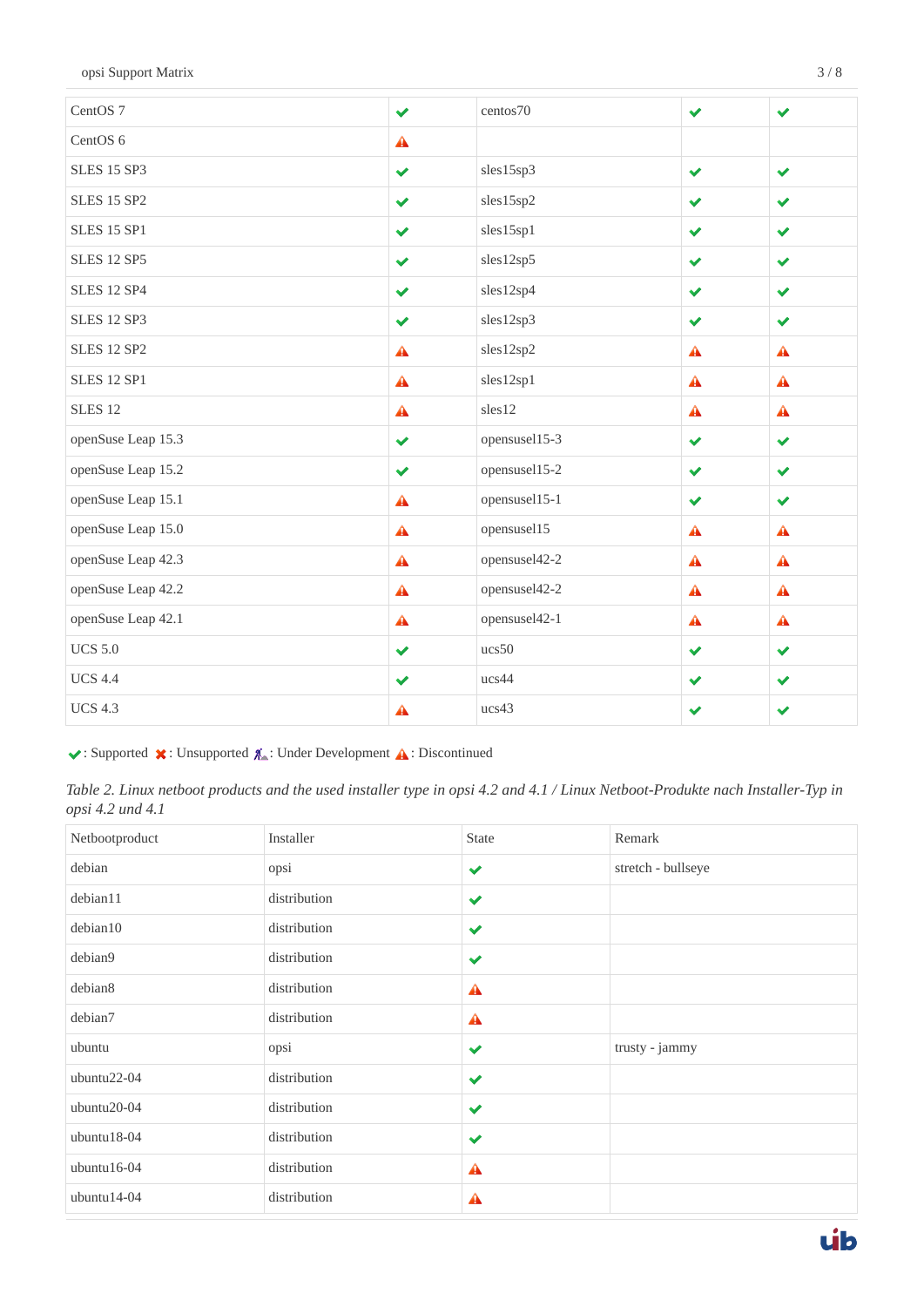| $mint20-3$    | distribution | $\checkmark$     |  |
|---------------|--------------|------------------|--|
| $min20-2$     | distribution | $\checkmark$     |  |
| $min20-1$     | distribution | ✔                |  |
| centos8       | distribution | $\blacktriangle$ |  |
| centos70      | distribution | $\pmb{\times}$   |  |
| redhat8       | distribution | ✔                |  |
| redhat70      | distribution | $\pmb{\times}$   |  |
| sles15sp3     | distribution | $\checkmark$     |  |
| sles15sp2     | distribution | $\checkmark$     |  |
| sles15sp1     | distribution | $\checkmark$     |  |
| sles12sp4     | distribution | $\checkmark$     |  |
| sles12sp3     | distribution | $\checkmark$     |  |
| sles12sp2     | distribution | $\blacktriangle$ |  |
| sles12sp1     | distribution | $\blacktriangle$ |  |
| sles12        | distribution | ▲                |  |
| opensusel15-3 | distribution | $\checkmark$     |  |
| opensuse115-2 | distribution | A                |  |
| opensusel15-1 | distribution | $\mathbf{A}$     |  |
| opensusel15   | distribution | $\triangle$      |  |
| opensusel42-3 | distribution | $\blacktriangle$ |  |
| opensusel42-2 | distribution | $\blacktriangle$ |  |
| opensusel42-1 | distribution | $\triangle$      |  |
| ucs50         | distribution | ✔                |  |
| ucs44         | distribution | $\checkmark$     |  |
| ucs43         | distribution | $\blacktriangle$ |  |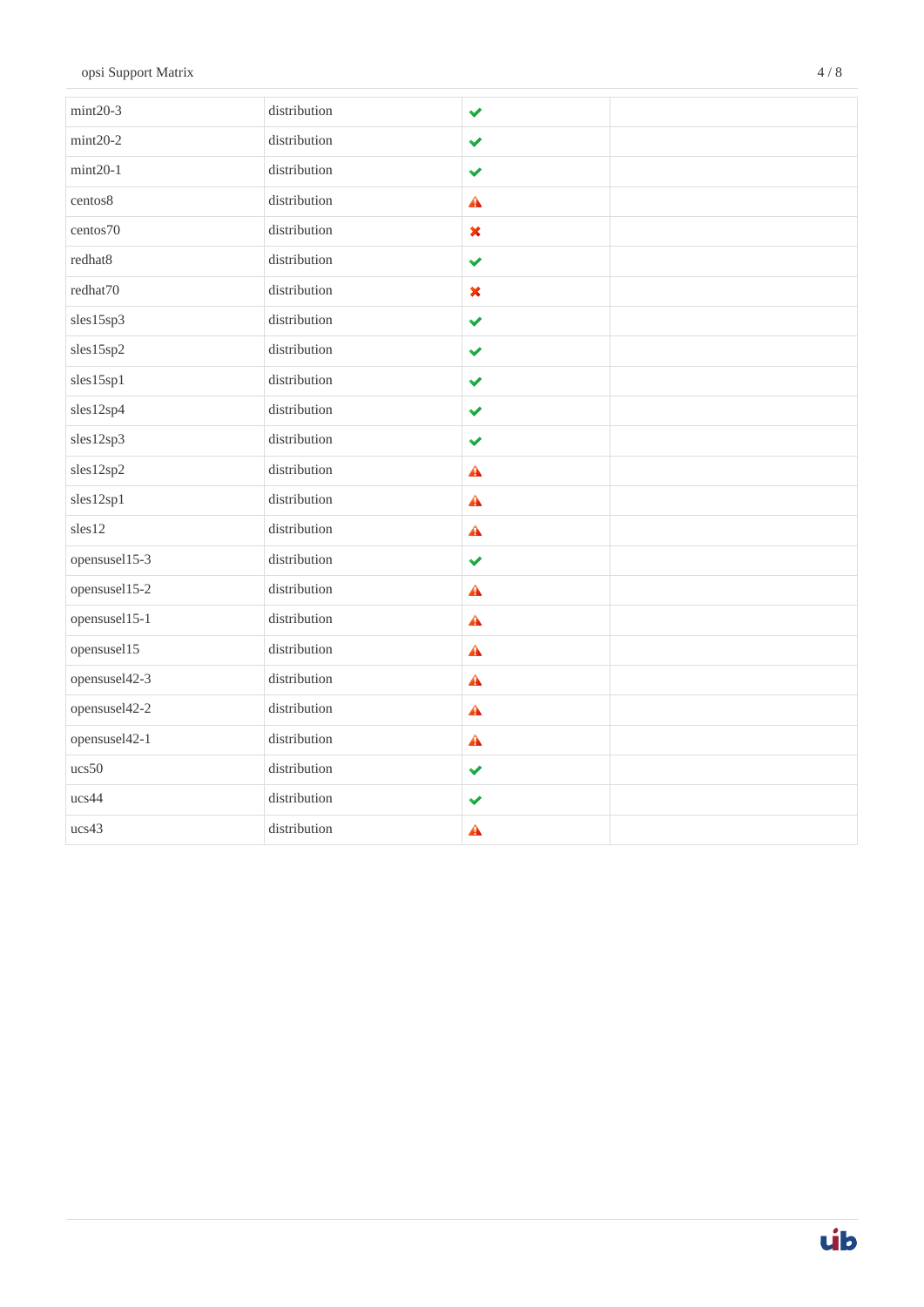# **Unterstützt als opsi-client: macOS**

| macOS Version       | Opsi 4.2     | Opsi 4.1 |
|---------------------|--------------|----------|
| 12.0 (Monterey)     | $\checkmark$ |          |
| $11.0$ (Big Sur)    |              |          |
| $10.15$ (Catalina)  |              |          |
| 10.14 (Mojave)      | A            | А        |
| 10.13 (High Sierra) | 44           | A        |

 $\blacktriangleright$ : Supported  $\blacktriangleright$ : Unsupported  $\lambda$ : Under development  $\Lambda$ : Discontinued

### **Netboot-Produkte mit UEFI Unterstützung**

#### *Table 3. opsi-clonezilla*

| Netboot product | Opsi 4.2 / 4.1 | Remark |
|-----------------|----------------|--------|
| opsi-clonezilla |                |        |

#### *Table 4. Standard Windows*

| Netboot product    | Opsi 4.2 / 4.1        | Remark |
|--------------------|-----------------------|--------|
| Server 2022        | $\checkmark$          |        |
| Server 2019        | $\blacktriangledown$  |        |
| Server 2016        | $\checkmark$          |        |
| win11 $64$ Bit     | $\blacktriangledown$  |        |
| win10 64 Bit       | $\checkmark$          |        |
| win10 32 Bit       | $\pmb{\times}$        |        |
| Server 2012 R12    | $\blacktriangledown$  |        |
| win8.1 64 Bit      | $\checkmark$          |        |
| win8.1 32 Bit      | $\pmb{\times}$        |        |
| Server 2012        | $\checkmark$          |        |
| win7 64 Bit        | $\blacktriangledown$  |        |
| win7 32 Bit        | $\pmb{\times}$        |        |
| Server 2008 R2     | $\checkmark$          |        |
| winvista 32 Bit    | $\pmb{\times}$        |        |
| winvista 64 Bit    | $\mathbf{A}$          |        |
| Server 2008 64 Bit | ▲                     |        |
| winxp              | $\boldsymbol{\times}$ |        |

#### $\blacktriangleright$ : Supported  $\blacktriangleright$ : Unsupported  $\mathcal{R}_\blacktriangleright$ : Under Development  $\blacktriangle$ : Discontinued

*Table 5. Linux*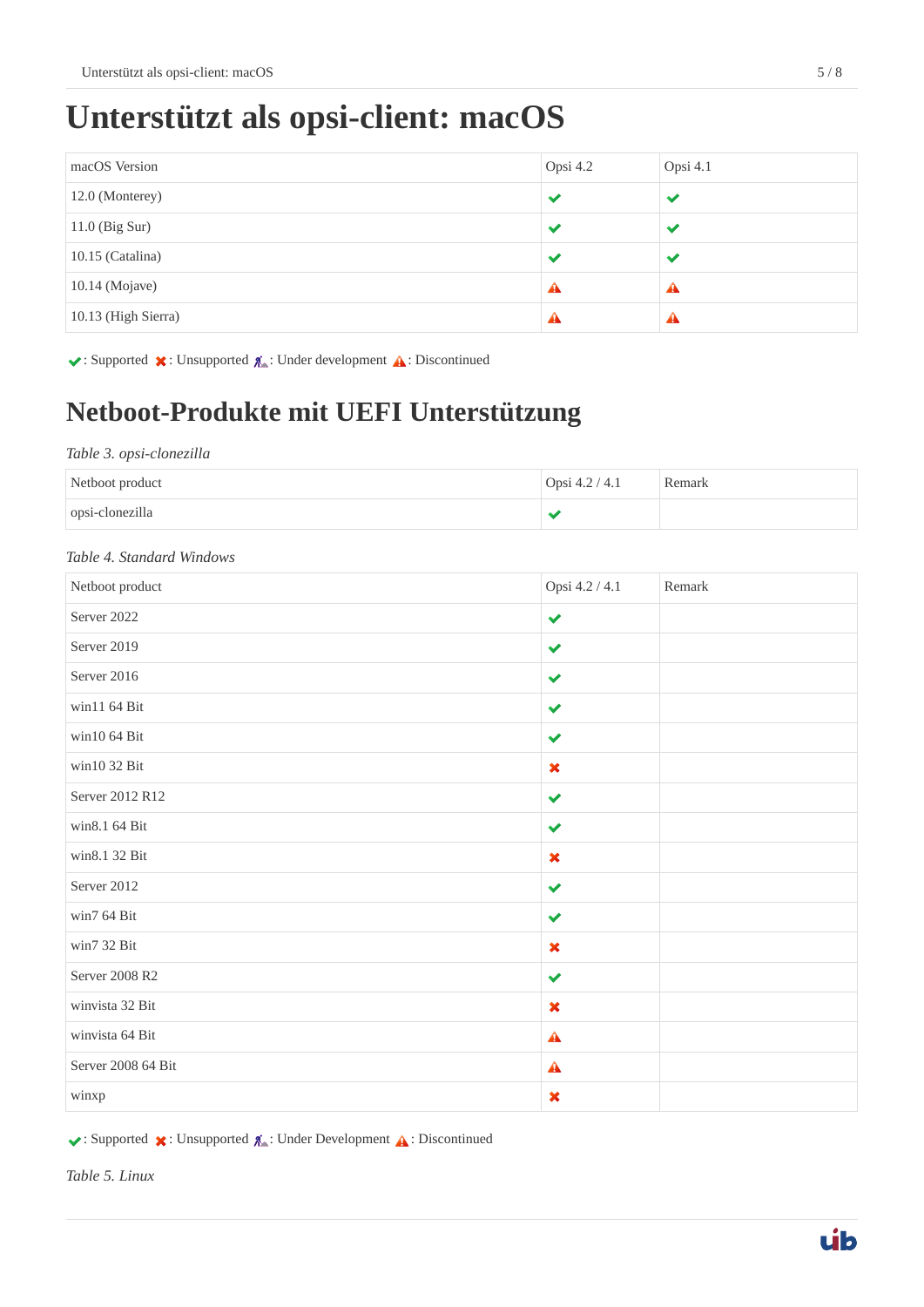| Netboot product         | Opsi 4.2 / 4.1       | Remark                      |
|-------------------------|----------------------|-----------------------------|
| ubuntu                  | $\blacktriangledown$ |                             |
| ubuntu22-04             | $\blacktriangledown$ |                             |
| ubuntu20-04             | $\blacktriangledown$ |                             |
| ubuntu18-04             | $\blacktriangledown$ |                             |
| ubuntu16-04             | $\blacktriangledown$ | since ubuntu16-04_4.0.7.2-1 |
| ubuntu14-04             | $\pmb{\times}$       |                             |
| $mint20-3$              | $\blacktriangledown$ |                             |
| $mint20-2$              | $\blacktriangledown$ |                             |
| $mint20-1$              | $\blacktriangledown$ |                             |
| debian                  | $\checkmark$         |                             |
| debian11                | $\blacktriangledown$ |                             |
| debian10                | $\blacktriangledown$ |                             |
| debian9                 | $\checkmark$         |                             |
| debian8                 | $\mathbf{A}$         | since debian8_4.0.7.2-1     |
| debian7                 | $\blacktriangle$     |                             |
| centos8                 | $\blacktriangle$     |                             |
| $\text{alma}\textbf{8}$ | $\checkmark$         |                             |
| rocky9                  | $\blacktriangledown$ |                             |
| centos70                | 瓜                    |                             |
| $\rm redhat8$           | 胍                    |                             |
| redhat70                | 瓜                    |                             |
| opensusel15-3           | $\checkmark$         |                             |
| opensusel15-2           | $\blacktriangledown$ |                             |
| opensusel15-1           | $\mathbf{A}$         |                             |
| opensusel15             | $\blacktriangle$     |                             |
| opensusel42-3           | $\mathbf{A}$         |                             |
| opensusel42-2           | $\mathbf{A}$         |                             |
| opensusel42-1           | $\mathbf{A}$         |                             |
| sles15sp3               | $\lambda$            |                             |
| sles15sp2               | $\chi_{-}$           |                             |
| sles15sp1               | $\chi_{-}$           |                             |
| sles15sp2               | $\chi_{-}$           |                             |
| sles12sp4               | $\chi$               |                             |
| sles12sp3               | $\chi_{-}$           |                             |
| sles12sp2               | $\mathbf{A}$         |                             |
| sles12sp1               | $\hat{\mathbf{A}}$   |                             |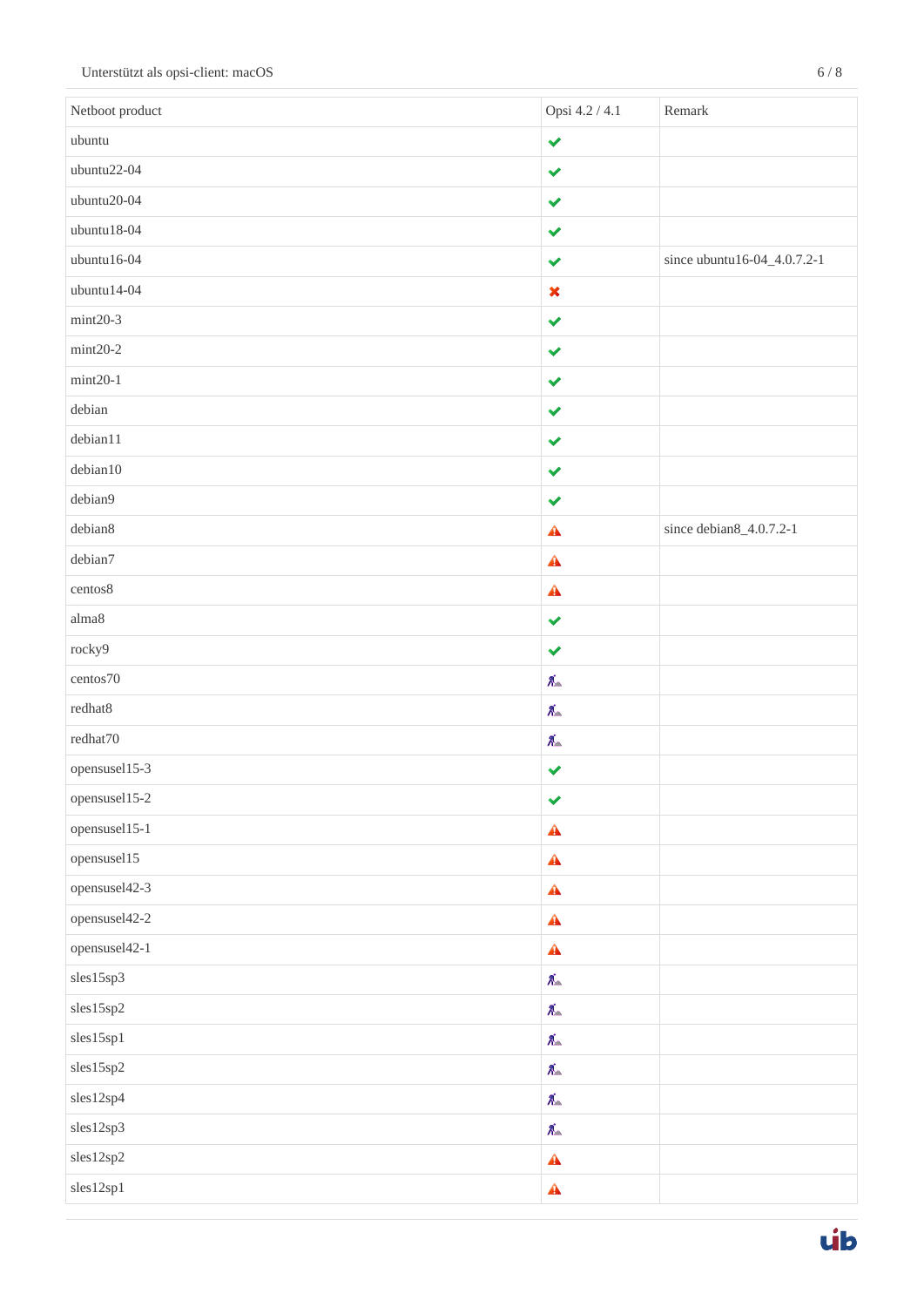#### sles12

### $\blacktriangleright$ : Supported  $\blacktriangleright$ : Unsupported  $\mathcal{R}_\blacktriangle$ : Under Development  $\blacktriangle$ : Discontinued

*Table 6. opsi-local-image*

| Netboot product                | opsi 4.1 / 4.2        | Remark |
|--------------------------------|-----------------------|--------|
| opsi-local-image-prepare       | $\checkmark$          |        |
| opsi-local-image-backup        | $\checkmark$          |        |
| opsi-local-image-restore       | $\checkmark$          |        |
| opsi-local-image-wim-capture   | $\checkmark$          |        |
| opsi-local-image-win*          | $\blacktriangleright$ |        |
| opsi-local-image-ubuntu        | $\checkmark$          |        |
| opsi-local-image-opensuse13-2  | A                     |        |
| opsi-local-image-opensusel42-2 | 瓜                     |        |
| opsi-vhd-win10-x64             | $\checkmark$          |        |

 $\hat{\mathbf{A}}$ 

 $\blacktriangleright$ : Supported  $\blacktriangleright$ : Unsupported  $\mathbf{\mathcal{A}}$ : Under Development  $\blacktriangle$ : Discontinued

### **Netboot-Produkte mit UEFI Secure Boot Unterstützung**

#### *Table 7. Windows*

*Table 8. Linux*

| Netboot product | Opsi 4.2                 |
|-----------------|--------------------------|
| Server 2022     | $\checkmark$             |
| Server 2019     | $\overline{\phantom{a}}$ |
| Server 2016     | $\overline{\phantom{a}}$ |
| win11 64 Bit    | $\overline{\phantom{a}}$ |
| win1064 Bit     |                          |
| Server 2012 R2  | $\overline{\phantom{a}}$ |
| win8.1 64 Bit   |                          |

### $\blacktriangleright$ : Supported  $\blacktriangleright$ : Unsupported  $\mathcal{R}_\blacktriangle$ : Under Development  $\blacktriangle$ : Discontinued

| Netboot product | 4.2          | Remark                      |
|-----------------|--------------|-----------------------------|
| ubuntu          | 瓜            |                             |
| $ubuntu18-04$   | ✔            | since ubuntu18-04_4.1.0.2-1 |
| $ubuntu20-04$   | $\checkmark$ | since ubuntu20-04_4.1.0.2-1 |
| $ubuntu22-04$   | 瓜            |                             |
| debian          | 瓜            |                             |
| debian10        | $\checkmark$ | since debian10_4.1.0.3-1    |
| debian11        | ✔            |                             |